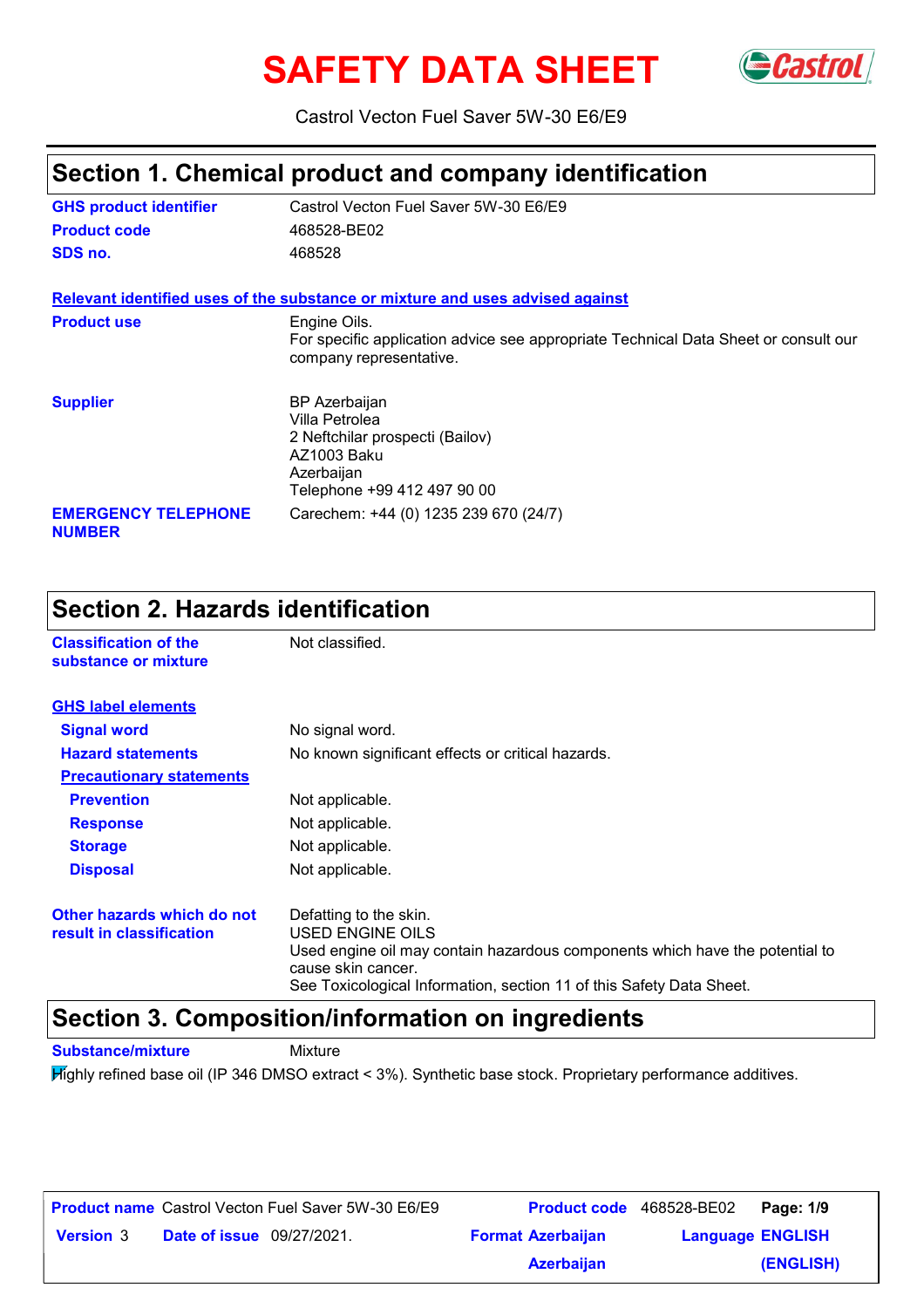### **Section 3. Composition/information on ingredients**

| <b>Ingredient name</b>                                    | $\frac{9}{6}$ | <b>CAS number</b> |
|-----------------------------------------------------------|---------------|-------------------|
| Distillates (petroleum), hydrotreated heavy paraffinic    | 1≥25 - ≤50    | 64742-54-7        |
| Distillates (petroleum), solvent-dewaxed heavy paraffinic | l ≤3          | 64742-65-0        |
| Distillates (petroleum), hydrotreated light paraffinic    | l ≤3          | 64742-55-8        |
| Distillates (petroleum), solvent-dewaxed light paraffinic | ا≤3           | 64742-56-9        |
| Alkylated phenol                                          | $ $ <0.1      | 74499-35-7 /      |
|                                                           |               | 121158-58-5       |

**There are no additional ingredients present which, within the current knowledge of the supplier and in the concentrations applicable, are classified as hazardous to health or the environment and hence require reporting in this section.**

**Occupational exposure limits, if available, are listed in Section 8.**

#### **Section 4. First aid measures**

| <b>Description of necessary first aid measures</b>        |                                                                                                                                                                                                                                         |
|-----------------------------------------------------------|-----------------------------------------------------------------------------------------------------------------------------------------------------------------------------------------------------------------------------------------|
| <b>Inhalation</b>                                         | If inhaled, remove to fresh air. Get medical attention if symptoms occur.                                                                                                                                                               |
| <b>Ingestion</b>                                          | Do not induce vomiting unless directed to do so by medical personnel. Get medical<br>attention if symptoms occur.                                                                                                                       |
| <b>Skin contact</b>                                       | Wash skin thoroughly with soap and water or use recognised skin cleanser.<br>Remove contaminated clothing and shoes. Wash clothing before reuse. Clean<br>shoes thoroughly before reuse. Get medical attention if symptoms occur.       |
| <b>Eye contact</b>                                        | In case of contact, immediately flush eyes with plenty of water for at least 15<br>minutes. Eyelids should be held away from the eyeball to ensure thorough rinsing.<br>Check for and remove any contact lenses. Get medical attention. |
| <b>Most important symptoms/effects, acute and delayed</b> |                                                                                                                                                                                                                                         |
|                                                           | See Section 11 for more detailed information on health effects and symptoms.                                                                                                                                                            |
|                                                           | <u>Indication of immediate medical attention and special treatment needed, if necessary</u>                                                                                                                                             |

| <b>Specific treatments</b>        | No specific treatment.                                                             |
|-----------------------------------|------------------------------------------------------------------------------------|
| <b>Notes to physician</b>         | Treatment should in general be symptomatic and directed to relieving any effects.  |
| <b>Protection of first-aiders</b> | No action shall be taken involving any personal risk or without suitable training. |

# **Section 5. Firefighting measures**

| <b>Extinguishing media</b>                               |                                                                                                                                                                                                   |
|----------------------------------------------------------|---------------------------------------------------------------------------------------------------------------------------------------------------------------------------------------------------|
| <b>Suitable extinguishing</b><br>media                   | In case of fire, use foam, dry chemical or carbon dioxide extinguisher or spray.                                                                                                                  |
| <b>Unsuitable extinguishing</b><br>media                 | Do not use water jet.                                                                                                                                                                             |
| <b>Specific hazards arising</b><br>from the chemical     | In a fire or if heated, a pressure increase will occur and the container may burst.                                                                                                               |
| <b>Hazardous thermal</b><br>decomposition products       | Combustion products may include the following:<br>carbon oxides (CO, CO <sub>2</sub> ) (carbon monoxide, carbon dioxide)                                                                          |
| <b>Special protective actions</b><br>for fire-fighters   | Promptly isolate the scene by removing all persons from the vicinity of the incident if<br>there is a fire. No action shall be taken involving any personal risk or without<br>suitable training. |
| <b>Special protective</b><br>equipment for fire-fighters | Fire-fighters should wear positive pressure self-contained breathing apparatus<br>(SCBA) and full turnout gear.                                                                                   |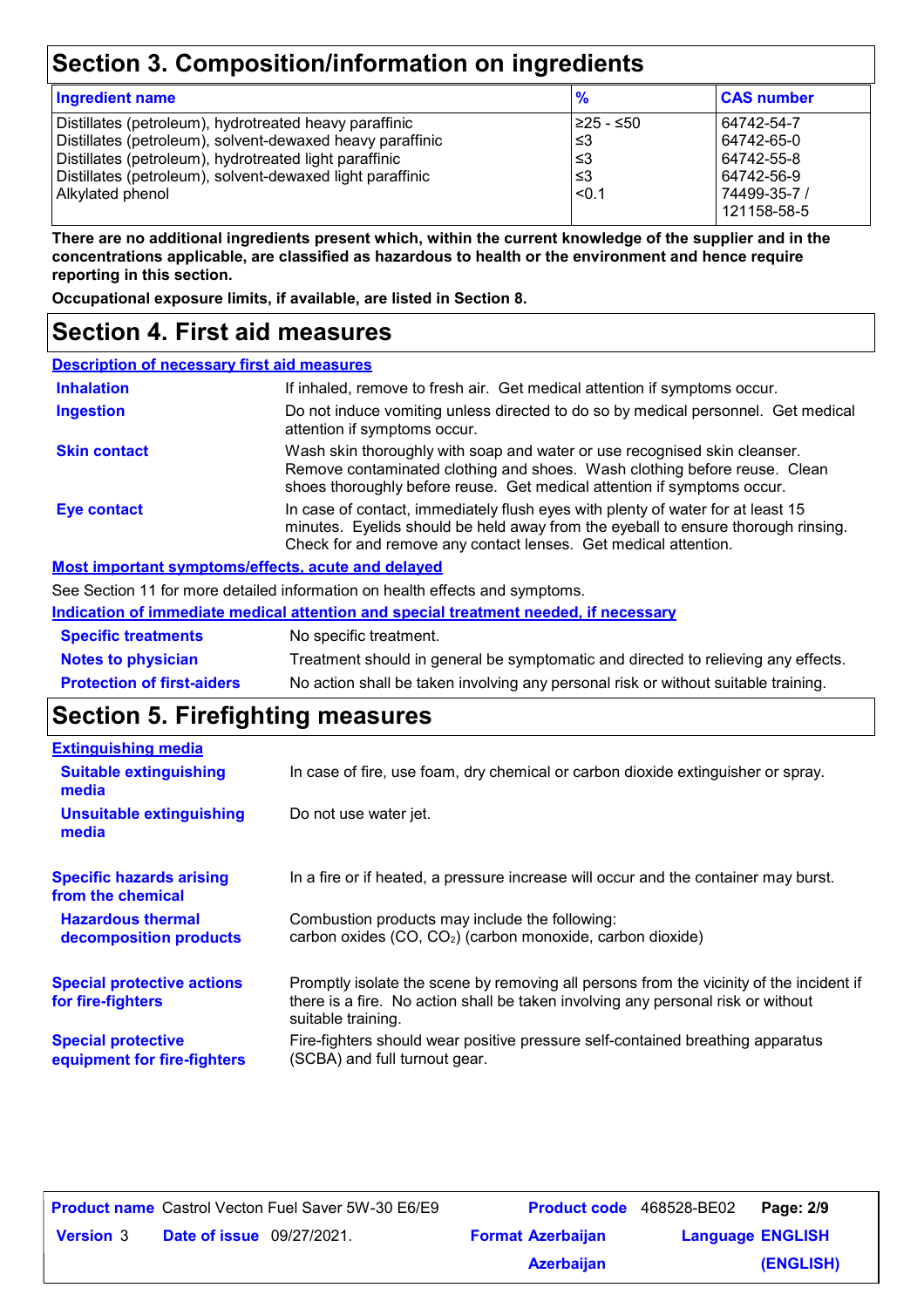# **Section 6. Accidental release measures**

|                                                             | <b>Personal precautions, protective equipment and emergency procedures</b>                                                                                                                                                                                                                                                                                                                         |
|-------------------------------------------------------------|----------------------------------------------------------------------------------------------------------------------------------------------------------------------------------------------------------------------------------------------------------------------------------------------------------------------------------------------------------------------------------------------------|
| For non-emergency<br>personnel                              | No action shall be taken involving any personal risk or without suitable training.<br>Evacuate surrounding areas. Keep unnecessary and unprotected personnel from<br>entering. Do not touch or walk through spilt material. Put on appropriate personal<br>protective equipment. Floors may be slippery; use care to avoid falling.                                                                |
| For emergency responders                                    | If specialised clothing is required to deal with the spillage, take note of any<br>information in Section 8 on suitable and unsuitable materials. See also the<br>information in "For non-emergency personnel".                                                                                                                                                                                    |
| <b>Environmental precautions</b>                            | Avoid dispersal of spilt material and runoff and contact with soil, waterways, drains<br>and sewers. Inform the relevant authorities if the product has caused environmental<br>pollution (sewers, waterways, soil or air).                                                                                                                                                                        |
| <b>Methods and material for containment and cleaning up</b> |                                                                                                                                                                                                                                                                                                                                                                                                    |
| <b>Small spill</b>                                          | Stop leak if without risk. Move containers from spill area. Absorb with an inert<br>material and place in an appropriate waste disposal container. Dispose of via a<br>licensed waste disposal contractor.                                                                                                                                                                                         |
| <b>Large spill</b>                                          | Stop leak if without risk. Move containers from spill area. Prevent entry into sewers,<br>water courses, basements or confined areas. Contain and collect spillage with non-<br>combustible, absorbent material e.g. sand, earth, vermiculite or diatomaceous earth<br>and place in container for disposal according to local regulations. Dispose of via a<br>licensed waste disposal contractor. |

### **Section 7. Handling and storage**

#### **Precautions for safe handling**

| <b>Protective measures</b><br><b>Advice on general</b><br>occupational hygiene | Put on appropriate personal protective equipment (see Section 8).<br>Eating, drinking and smoking should be prohibited in areas where this material is<br>handled, stored and processed. Wash thoroughly after handling. Remove<br>contaminated clothing and protective equipment before entering eating areas. See                                                                                                                                                                                                                                                                            |
|--------------------------------------------------------------------------------|------------------------------------------------------------------------------------------------------------------------------------------------------------------------------------------------------------------------------------------------------------------------------------------------------------------------------------------------------------------------------------------------------------------------------------------------------------------------------------------------------------------------------------------------------------------------------------------------|
|                                                                                | also Section 8 for additional information on hygiene measures.                                                                                                                                                                                                                                                                                                                                                                                                                                                                                                                                 |
| <b>Conditions for safe storage,</b><br>including any<br>incompatibilities      | Store in accordance with local regulations. Store in original container protected<br>from direct sunlight in a dry, cool and well-ventilated area, away from incompatible<br>materials (see Section 10) and food and drink. Keep container tightly closed and<br>sealed until ready for use. Store and use only in equipment/containers designed for<br>use with this product. Containers that have been opened must be carefully resealed<br>and kept upright to prevent leakage. Do not store in unlabelled containers. Use<br>appropriate containment to avoid environmental contamination. |
| <b>Not suitable</b>                                                            | Prolonged exposure to elevated temperature                                                                                                                                                                                                                                                                                                                                                                                                                                                                                                                                                     |

### **Section 8. Exposure controls/personal protection**

| <b>Control parameters</b>                                 |                                                                                                     |
|-----------------------------------------------------------|-----------------------------------------------------------------------------------------------------|
| <b>Occupational exposure limits</b>                       |                                                                                                     |
| None.                                                     |                                                                                                     |
| Distillates (petroleum), hydrotreated heavy paraffinic    | ACGIH TLV (United States, 3/2020).<br>TWA: 5 mg/m <sup>3</sup> 8 hours. Form: Inhalable<br>fraction |
| Distillates (petroleum), hydrotreated heavy paraffinic    | ACGIH TLV (United States, 3/2020).<br>TWA: 5 mg/m <sup>3</sup> 8 hours. Form: Inhalable<br>fraction |
| Distillates (petroleum), solvent-dewaxed heavy paraffinic | <b>ACGIH TLV (United States, 3/2020).</b><br>TWA: 5 mg/m <sup>3</sup> 8 hours. Form: Inhalable      |
| <b>Product name</b> Castrol Vecton Fuel Saver 5W-30 E6/E9 | <b>Product code</b><br>468528-BE02<br>Page: 3/9                                                     |
| <b>Date of issue</b> 09/27/2021.<br><b>Version 3</b>      | <b>Format Azerbaijan</b><br><b>Language ENGLISH</b>                                                 |
|                                                           | (ENGLISH)<br><b>Azerbaijan</b>                                                                      |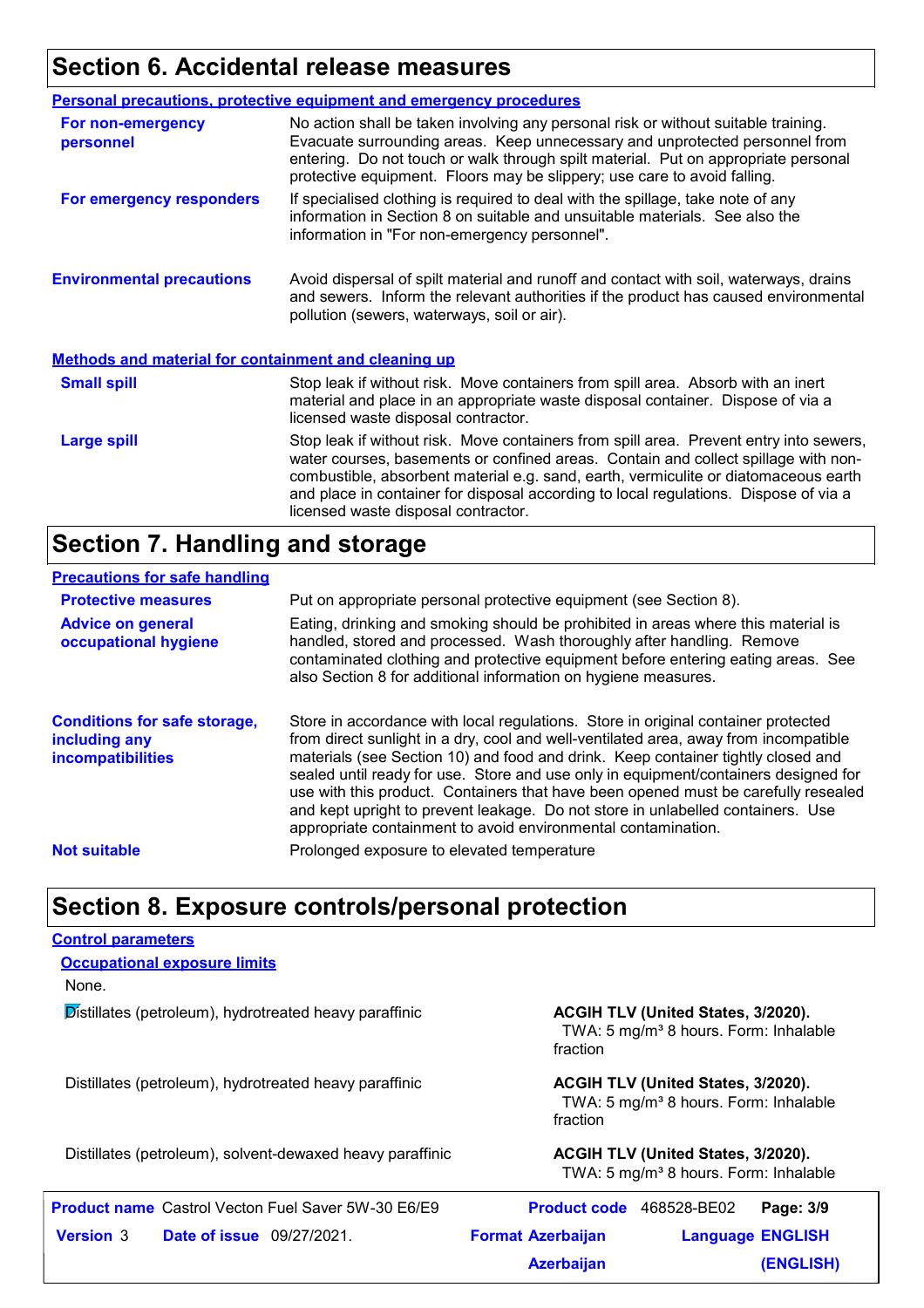# **Section 8. Exposure controls/personal protection**

fraction

|                                                           |                                                                                                                                                          | $II$ avuu $II$                                                                                                                                                                                                                                                                                                                                                                                                                                                                                                                                                                                                                                                                                                                                                                                                                                                                                                                                                  |  |  |
|-----------------------------------------------------------|----------------------------------------------------------------------------------------------------------------------------------------------------------|-----------------------------------------------------------------------------------------------------------------------------------------------------------------------------------------------------------------------------------------------------------------------------------------------------------------------------------------------------------------------------------------------------------------------------------------------------------------------------------------------------------------------------------------------------------------------------------------------------------------------------------------------------------------------------------------------------------------------------------------------------------------------------------------------------------------------------------------------------------------------------------------------------------------------------------------------------------------|--|--|
| Distillates (petroleum), hydrotreated light paraffinic    |                                                                                                                                                          | ACGIH TLV (United States, 3/2020).<br>TWA: 5 mg/m <sup>3</sup> 8 hours. Form: Inhalable<br>fraction                                                                                                                                                                                                                                                                                                                                                                                                                                                                                                                                                                                                                                                                                                                                                                                                                                                             |  |  |
| Distillates (petroleum), solvent-dewaxed light paraffinic |                                                                                                                                                          | ACGIH TLV (United States, 3/2020).<br>TWA: 5 mg/m <sup>3</sup> 8 hours. Form: Inhalable<br>fraction                                                                                                                                                                                                                                                                                                                                                                                                                                                                                                                                                                                                                                                                                                                                                                                                                                                             |  |  |
| <b>Appropriate engineering</b><br><b>controls</b>         | maintained.<br>organisation for standards.                                                                                                               | Provide exhaust ventilation or other engineering controls to keep the relevant<br>airborne concentrations below their respective occupational exposure limits.<br>All activities involving chemicals should be assessed for their risks to health, to<br>ensure exposures are adequately controlled. Personal protective equipment should<br>only be considered after other forms of control measures (e.g. engineering controls)<br>have been suitably evaluated. Personal protective equipment should conform to<br>appropriate standards, be suitable for use, be kept in good condition and properly<br>Your supplier of personal protective equipment should be consulted for advice on<br>selection and appropriate standards. For further information contact your national<br>The final choice of protective equipment will depend upon a risk assessment. It is<br>important to ensure that all items of personal protective equipment are compatible. |  |  |
| <b>Environmental exposure</b><br><b>controls</b>          |                                                                                                                                                          | Emissions from ventilation or work process equipment should be checked to ensure<br>they comply with the requirements of environmental protection legislation. In some<br>cases, fume scrubbers, filters or engineering modifications to the process<br>equipment will be necessary to reduce emissions to acceptable levels.                                                                                                                                                                                                                                                                                                                                                                                                                                                                                                                                                                                                                                   |  |  |
| <b>Individual protection measures</b>                     |                                                                                                                                                          |                                                                                                                                                                                                                                                                                                                                                                                                                                                                                                                                                                                                                                                                                                                                                                                                                                                                                                                                                                 |  |  |
| <b>Hygiene measures</b>                                   | safety showers are close to the workstation location.                                                                                                    | Wash hands, forearms and face thoroughly after handling chemical products, before<br>eating, smoking and using the lavatory and at the end of the working period.<br>Appropriate techniques should be used to remove potentially contaminated clothing.<br>Wash contaminated clothing before reusing. Ensure that eyewash stations and                                                                                                                                                                                                                                                                                                                                                                                                                                                                                                                                                                                                                          |  |  |
| <b>Eye/face protection</b>                                | Safety glasses with side shields.                                                                                                                        |                                                                                                                                                                                                                                                                                                                                                                                                                                                                                                                                                                                                                                                                                                                                                                                                                                                                                                                                                                 |  |  |
| <b>Skin protection</b>                                    |                                                                                                                                                          |                                                                                                                                                                                                                                                                                                                                                                                                                                                                                                                                                                                                                                                                                                                                                                                                                                                                                                                                                                 |  |  |
| <b>Hand protection</b>                                    | working conditions.                                                                                                                                      | Wear protective gloves if prolonged or repeated contact is likely. Wear chemical<br>resistant gloves. Recommended: Nitrile gloves. The correct choice of protective<br>gloves depends upon the chemicals being handled, the conditions of work and use,<br>and the condition of the gloves (even the best chemically resistant glove will break<br>down after repeated chemical exposures). Most gloves provide only a short time of<br>protection before they must be discarded and replaced. Because specific work<br>environments and material handling practices vary, safety procedures should be<br>developed for each intended application. Gloves should therefore be chosen in<br>consultation with the supplier/manufacturer and with a full assessment of the                                                                                                                                                                                        |  |  |
| <b>Body protection</b>                                    | Use of protective clothing is good industrial practice.<br>before handling this product.<br>and/or impervious chemical suits and boots will be required. | Personal protective equipment for the body should be selected based on the task<br>being performed and the risks involved and should be approved by a specialist<br>Cotton or polyester/cotton overalls will only provide protection against light<br>superficial contamination that will not soak through to the skin. Overalls should be<br>laundered on a regular basis. When the risk of skin exposure is high (e.g. when<br>cleaning up spillages or if there is a risk of splashing) then chemical resistant aprons                                                                                                                                                                                                                                                                                                                                                                                                                                       |  |  |

| <b>Product name</b> Castrol Vecton Fuel Saver 5W-30 E6/E9 |                          | <b>Product code</b> 468528-BE02   Page: 4/9 |           |
|-----------------------------------------------------------|--------------------------|---------------------------------------------|-----------|
| <b>Date of issue</b> 09/27/2021.<br><b>Version 3</b>      | <b>Format Azerbaijan</b> | <b>Language ENGLISH</b>                     |           |
|                                                           | <b>Azerbaijan</b>        |                                             | (ENGLISH) |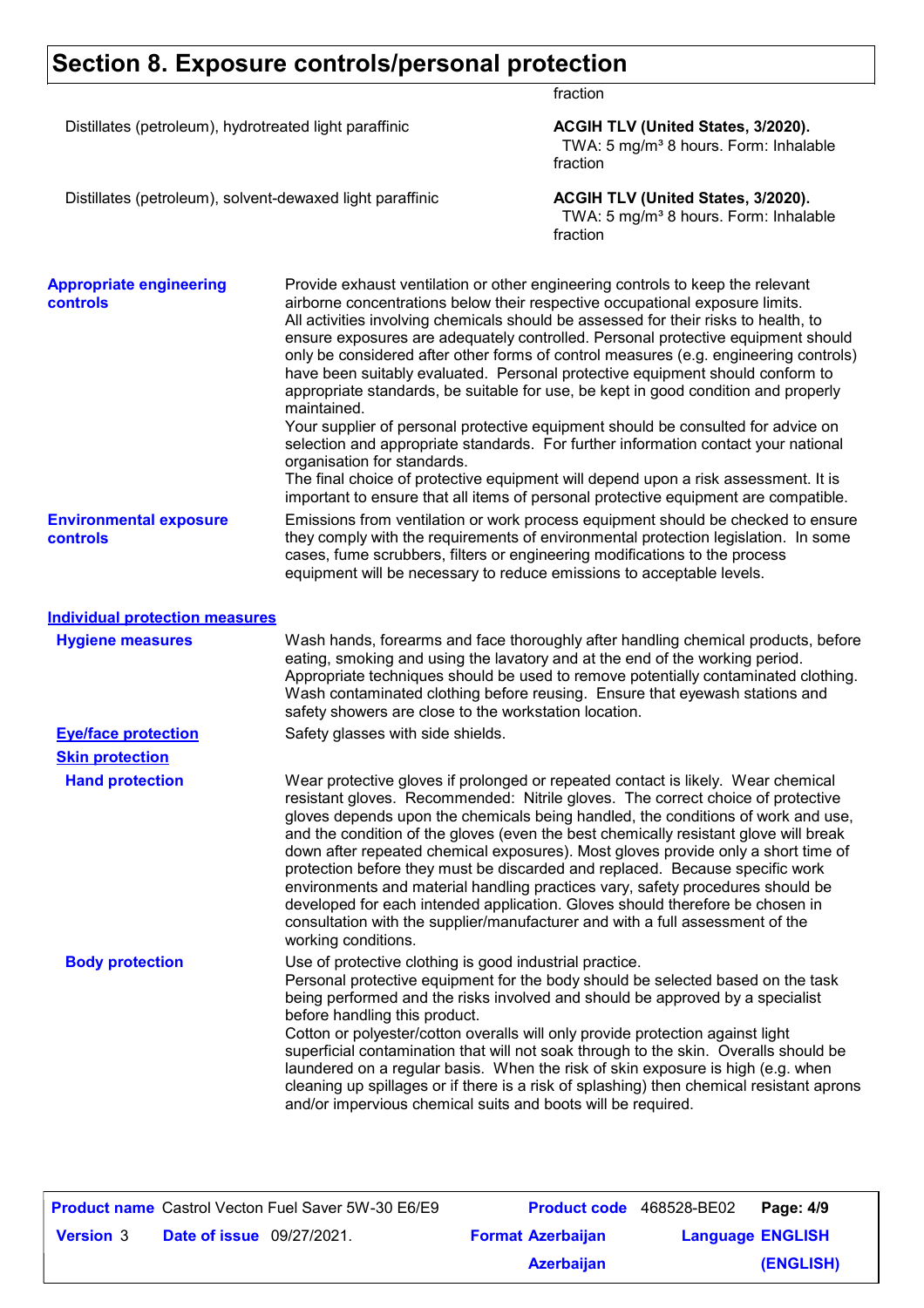#### **Section 8. Exposure controls/personal protection**

**Respiratory protection**

In case of insufficient ventilation, wear suitable respiratory equipment. The correct choice of respiratory protection depends upon the chemicals being handled, the conditions of work and use, and the condition of the respiratory equipment. Safety procedures should be developed for each intended application. Respiratory protection equipment should therefore be chosen in consultation with the supplier/manufacturer and with a full assessment of the working conditions.

### **Section 9. Physical and chemical properties**

| <b>Appearance</b>                                 |                                                                                                                                                |
|---------------------------------------------------|------------------------------------------------------------------------------------------------------------------------------------------------|
| <b>Physical state</b>                             | Liquid.                                                                                                                                        |
| <b>Colour</b>                                     | Amber. [Light]                                                                                                                                 |
| <b>Odour</b>                                      | Not available.                                                                                                                                 |
| <b>Odour threshold</b>                            | Not available.                                                                                                                                 |
| pH                                                | Not applicable.                                                                                                                                |
| <b>Melting point</b>                              | Not available.                                                                                                                                 |
| <b>Boiling point</b>                              | Not available.                                                                                                                                 |
| <b>Flash point</b>                                | Closed cup: 199°C (390.2°F) [Pensky-Martens.]<br>Open cup: 228°C (442.4°F) [Cleveland.]                                                        |
| <b>Evaporation rate</b>                           | Not available.                                                                                                                                 |
| <b>Flammability (solid, gas)</b>                  | Not applicable. Based on - Physical state                                                                                                      |
| Lower and upper explosive<br>(flammable) limits   | Not available.                                                                                                                                 |
| <b>Vapour pressure</b>                            | Not available.                                                                                                                                 |
| <b>Vapour density</b>                             | Not available.                                                                                                                                 |
| <b>Relative density</b>                           | Not available.                                                                                                                                 |
| <b>Density</b>                                    | <1000 kg/m <sup>3</sup> (<1 g/cm <sup>3</sup> ) at 15°C                                                                                        |
| <b>Solubility</b>                                 | insoluble in water.                                                                                                                            |
| <b>Partition coefficient: n-</b><br>octanol/water | Not available.                                                                                                                                 |
| <b>Auto-ignition temperature</b>                  | Not available.                                                                                                                                 |
| <b>Decomposition temperature</b>                  | Not available.                                                                                                                                 |
| <b>Viscosity</b>                                  | Kinematic: 69.47 mm <sup>2</sup> /s (69.47 cSt) at 40 $^{\circ}$ C<br>Kinematic: 11.5 to 12.29 mm <sup>2</sup> /s (11.5 to 12.29 cSt) at 100°C |

### **Section 10. Stability and reactivity**

| <b>Reactivity</b>                                   | No specific test data available for this product. Refer to Conditions to avoid and<br>Incompatible materials for additional information.                                   |
|-----------------------------------------------------|----------------------------------------------------------------------------------------------------------------------------------------------------------------------------|
| <b>Chemical stability</b>                           | The product is stable.                                                                                                                                                     |
| <b>Possibility of hazardous</b><br><b>reactions</b> | Under normal conditions of storage and use, hazardous reactions will not occur.<br>Under normal conditions of storage and use, hazardous polymerisation will not<br>occur. |
| <b>Conditions to avoid</b>                          | Avoid all possible sources of ignition (spark or flame).                                                                                                                   |
| <b>Incompatible materials</b>                       | Reactive or incompatible with the following materials: oxidising materials.                                                                                                |
| <b>Hazardous decomposition</b><br>products          | Under normal conditions of storage and use, hazardous decomposition products<br>should not be produced.                                                                    |

|                                                      |  | <b>Product name</b> Castrol Vecton Fuel Saver 5W-30 E6/E9 | <b>Product code</b> 468528-BE02 |  | Page: 5/9 |
|------------------------------------------------------|--|-----------------------------------------------------------|---------------------------------|--|-----------|
| <b>Date of issue</b> 09/27/2021.<br><b>Version 3</b> |  | <b>Format Azerbaijan</b>                                  | <b>Language ENGLISH</b>         |  |           |
|                                                      |  |                                                           | <b>Azerbaijan</b>               |  | (ENGLISH) |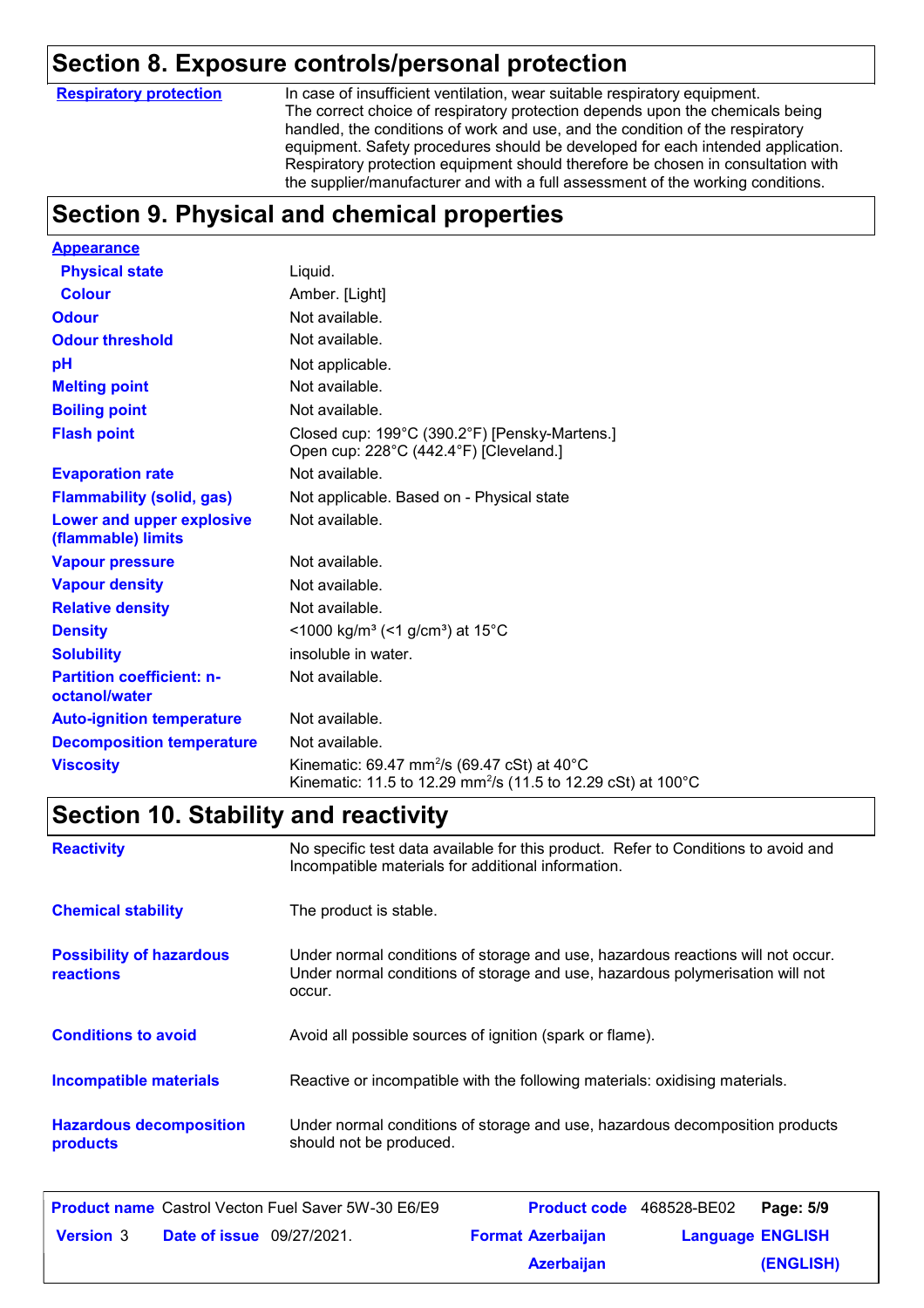## **Section 11. Toxicological information**

#### **Information on toxicological effects**

**Aspiration hazard**

| <b>Name</b>                                               | <b>Result</b>                         |
|-----------------------------------------------------------|---------------------------------------|
| Distillates (petroleum), hydrotreated heavy paraffinic    | <b>ASPIRATION HAZARD - Category 1</b> |
| Distillates (petroleum), solvent-dewaxed heavy paraffinic | <b>ASPIRATION HAZARD - Category 1</b> |
| Distillates (petroleum), hydrotreated light paraffinic    | <b>ASPIRATION HAZARD - Category 1</b> |
| Distillates (petroleum), solvent-dewaxed light paraffinic | <b>ASPIRATION HAZARD - Category 1</b> |
|                                                           |                                       |

| <b>Information on likely routes</b><br>of exposure | Routes of entry anticipated: Dermal, Inhalation.                                                                                                                                                                                                                                                                                                                                                            |
|----------------------------------------------------|-------------------------------------------------------------------------------------------------------------------------------------------------------------------------------------------------------------------------------------------------------------------------------------------------------------------------------------------------------------------------------------------------------------|
| <b>Potential acute health effects</b>              |                                                                                                                                                                                                                                                                                                                                                                                                             |
| Eye contact                                        | No known significant effects or critical hazards.                                                                                                                                                                                                                                                                                                                                                           |
| <b>Inhalation</b>                                  | Vapour inhalation under ambient conditions is not normally a problem due to low<br>vapour pressure.                                                                                                                                                                                                                                                                                                         |
| <b>Skin contact</b>                                | Defatting to the skin. May cause skin dryness and irritation.                                                                                                                                                                                                                                                                                                                                               |
| <b>Ingestion</b>                                   | No known significant effects or critical hazards.                                                                                                                                                                                                                                                                                                                                                           |
|                                                    | <b>Symptoms related to the physical, chemical and toxicological characteristics</b>                                                                                                                                                                                                                                                                                                                         |
| <b>Eye contact</b>                                 | No specific data.                                                                                                                                                                                                                                                                                                                                                                                           |
| <b>Inhalation</b>                                  | No specific data.                                                                                                                                                                                                                                                                                                                                                                                           |
| <b>Skin contact</b>                                | Adverse symptoms may include the following:<br>irritation<br>dryness<br>cracking                                                                                                                                                                                                                                                                                                                            |
| <b>Ingestion</b>                                   | No specific data.                                                                                                                                                                                                                                                                                                                                                                                           |
| <b>Eye contact</b>                                 | Delayed and immediate effects as well as chronic effects from short and long-term exposure<br>Potential risk of transient stinging or redness if accidental eye contact occurs.                                                                                                                                                                                                                             |
| <b>Inhalation</b>                                  | Overexposure to the inhalation of airborne droplets or aerosols may cause irritation<br>of the respiratory tract.                                                                                                                                                                                                                                                                                           |
| <b>Skin contact</b>                                | Prolonged or repeated contact can defat the skin and lead to irritation, cracking and/<br>or dermatitis.                                                                                                                                                                                                                                                                                                    |
| <b>Ingestion</b>                                   | Ingestion of large quantities may cause nausea and diarrhoea.                                                                                                                                                                                                                                                                                                                                               |
| <b>Potential chronic health effects</b>            |                                                                                                                                                                                                                                                                                                                                                                                                             |
| <b>General</b>                                     | USED ENGINE OILS<br>Combustion products resulting from the operation of internal combustion engines<br>contaminate engine oils during use. Used engine oil may contain hazardous<br>components which have the potential to cause skin cancer. Frequent or prolonged<br>contact with all types and makes of used engine oil must therefore be avoided and a<br>high standard of personal hygiene maintained. |
| <b>Carcinogenicity</b>                             | No known significant effects or critical hazards.                                                                                                                                                                                                                                                                                                                                                           |
| <b>Mutagenicity</b>                                | No known significant effects or critical hazards.                                                                                                                                                                                                                                                                                                                                                           |
| <b>Teratogenicity</b>                              | No known significant effects or critical hazards.                                                                                                                                                                                                                                                                                                                                                           |
| <b>Developmental effects</b>                       | No known significant effects or critical hazards.                                                                                                                                                                                                                                                                                                                                                           |
| <b>Fertility effects</b>                           | No known significant effects or critical hazards.                                                                                                                                                                                                                                                                                                                                                           |
|                                                    |                                                                                                                                                                                                                                                                                                                                                                                                             |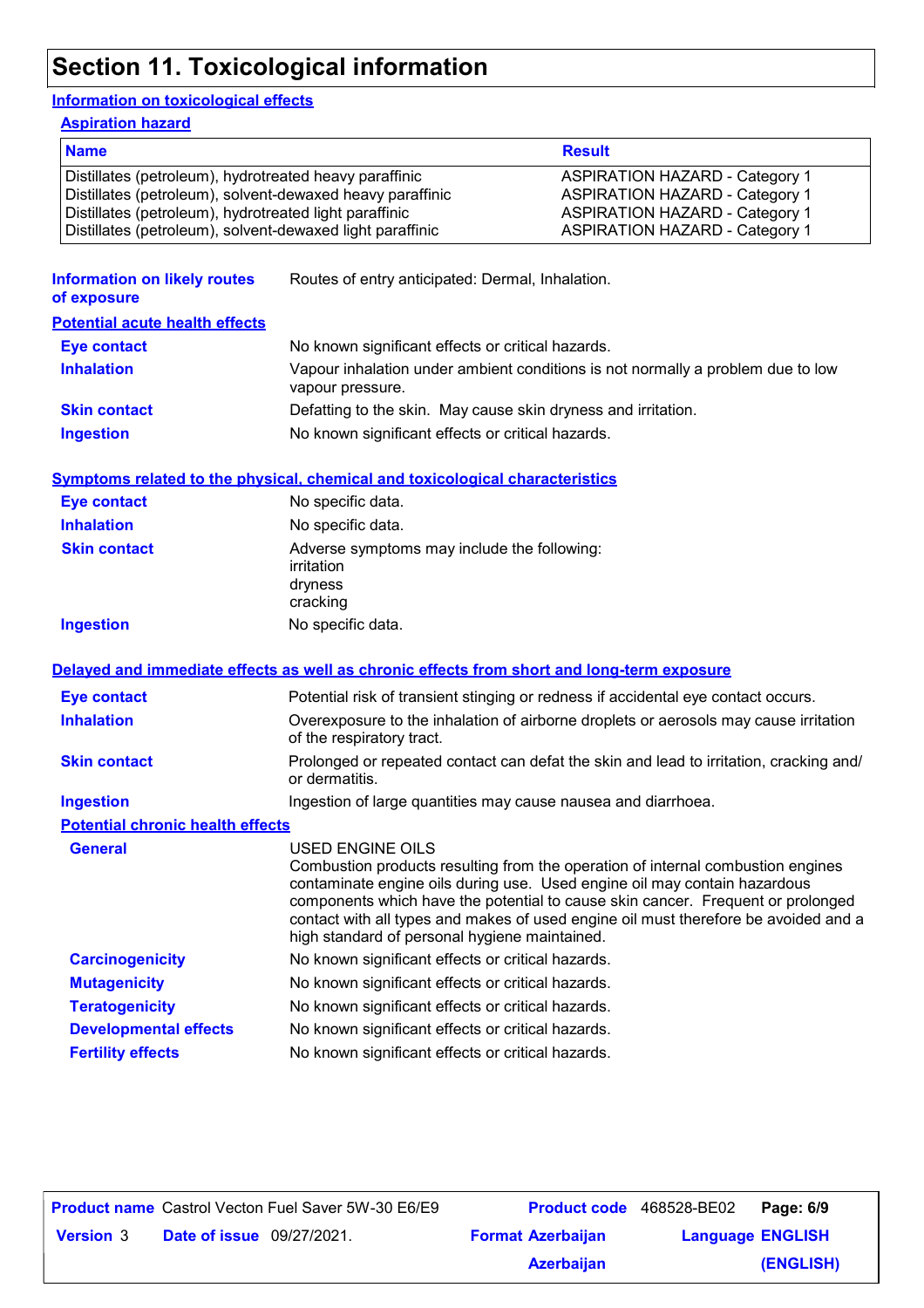#### **Section 12. Ecological information**

**Environmental effects** No known significant effects or critical hazards.

#### **Persistence and degradability**

Partially biodegradable.

#### **Bioaccumulative potential**

This product is not expected to bioaccumulate through food chains in the environment.

| <b>Mobility in soil</b>             |                                                                                                                           |
|-------------------------------------|---------------------------------------------------------------------------------------------------------------------------|
| <b>Mobility</b>                     | Spillages may penetrate the soil causing ground water contamination.                                                      |
| <b>Other ecological information</b> | Spills may form a film on water surfaces causing physical damage to organisms.<br>Oxygen transfer could also be impaired. |

#### **Section 13. Disposal considerations**

The generation of waste should be avoided or minimised wherever possible. Significant quantities of waste product residues should not be disposed of via the foul sewer but processed in a suitable effluent treatment plant. Dispose of surplus and non-recyclable products via a licensed waste disposal contractor. Disposal of this product, solutions and any by-products should at all times comply with the requirements of environmental protection and waste disposal legislation and any regional local authority requirements. Waste packaging should be recycled. Incineration or landfill should only be considered when recycling is not feasible. This material and its container must be disposed of in a safe way. Empty containers or liners may retain some product residues. Avoid dispersal of spilt material and runoff and contact with soil, waterways, drains and sewers. **Disposal methods**

| <b>Section 14. Transport information</b> |  |
|------------------------------------------|--|
|------------------------------------------|--|

|                                      | <b>IMDG</b>              | <b>IATA</b>              |
|--------------------------------------|--------------------------|--------------------------|
| <b>UN number</b>                     | Not regulated.           | Not regulated.           |
| <b>UN proper</b><br>shipping name    | $\overline{\phantom{a}}$ | $\overline{\phantom{a}}$ |
| <b>Transport hazard</b><br>class(es) | $\blacksquare$           | $\overline{\phantom{a}}$ |
| <b>Packing group</b>                 | $\overline{\phantom{a}}$ | $\overline{\phantom{a}}$ |
| <b>Environmental</b><br>hazards      | No.                      | No.                      |
| <b>Additional</b><br>information     | -                        | $\overline{\phantom{a}}$ |

**Special precautions for user** Not available.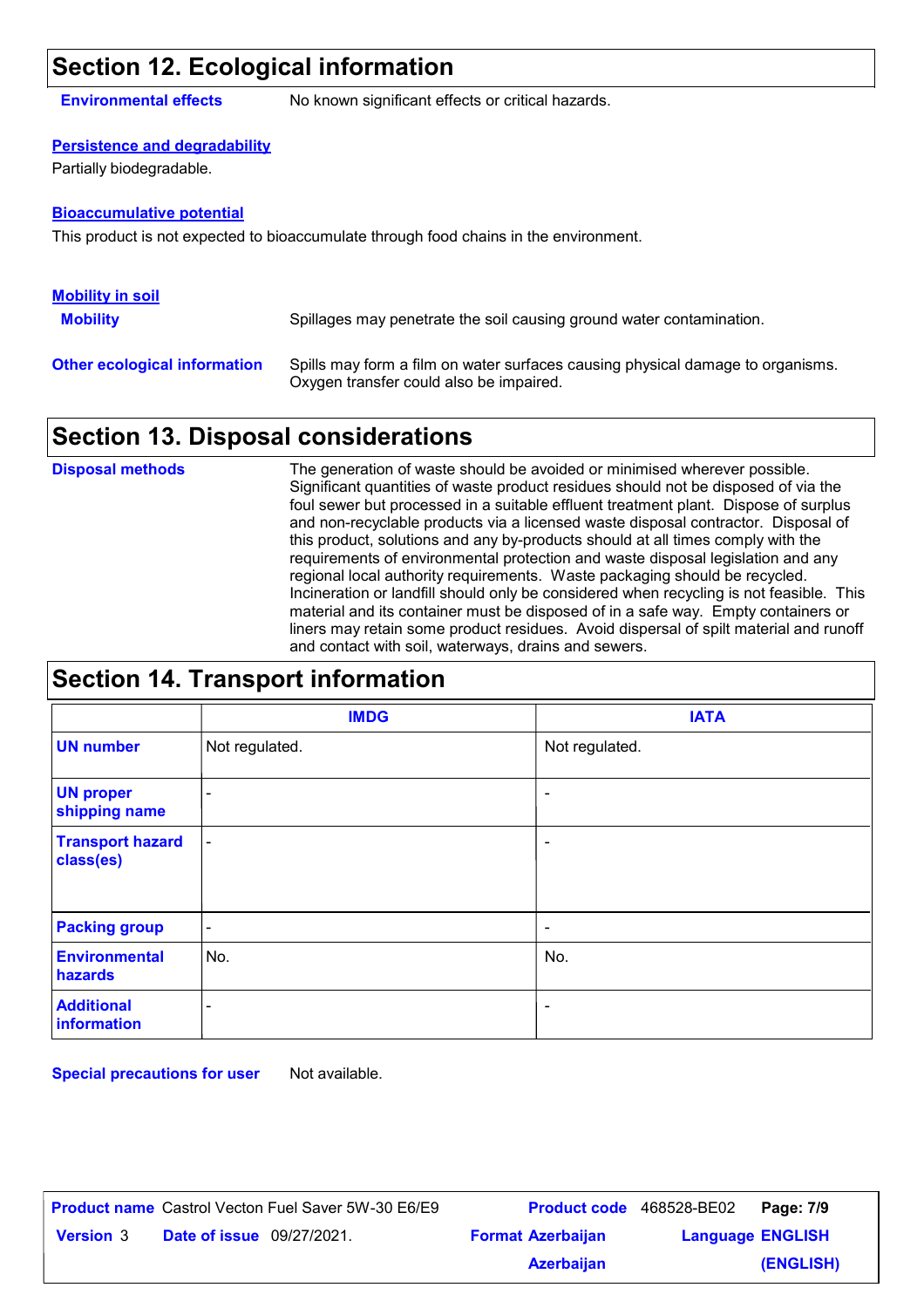#### **Section 15. Regulatory information**

#### **Regulation according to other foreign laws**

| <b>REACH Status</b>                                             | The company, as identified in Section 1, sells this product in the EU in compliance<br>with the current requirements of REACH. |
|-----------------------------------------------------------------|--------------------------------------------------------------------------------------------------------------------------------|
| <b>United States inventory</b><br>(TSCA 8b)                     | All components are active or exempted.                                                                                         |
| <b>Australia inventory (AICS)</b>                               | All components are listed or exempted.                                                                                         |
| <b>Canada inventory</b>                                         | All components are listed or exempted.                                                                                         |
| <b>China inventory (IECSC)</b>                                  | At least one component is not listed.                                                                                          |
| <b>Japan inventory (ENCS)</b>                                   | All components are listed or exempted.                                                                                         |
| <b>Korea inventory (KECI)</b>                                   | All components are listed or exempted.                                                                                         |
| <b>Philippines inventory</b><br>(PICCS)                         | All components are listed or exempted.                                                                                         |
| <b>Taiwan Chemical</b><br><b>Substances Inventory</b><br>(TCSI) | All components are listed or exempted.                                                                                         |

#### **Section 16. Other information**

| <b>History</b>                    |                                                                                                                                                                                                                                                                                                                                                                                                                                                                                                                                                                                                                                                                                                                                                                                                                                                                                                                                                                                                                |
|-----------------------------------|----------------------------------------------------------------------------------------------------------------------------------------------------------------------------------------------------------------------------------------------------------------------------------------------------------------------------------------------------------------------------------------------------------------------------------------------------------------------------------------------------------------------------------------------------------------------------------------------------------------------------------------------------------------------------------------------------------------------------------------------------------------------------------------------------------------------------------------------------------------------------------------------------------------------------------------------------------------------------------------------------------------|
| Date of printing                  | 9/27/2021                                                                                                                                                                                                                                                                                                                                                                                                                                                                                                                                                                                                                                                                                                                                                                                                                                                                                                                                                                                                      |
| Date of issue/Date of<br>revision | 9/27/2021                                                                                                                                                                                                                                                                                                                                                                                                                                                                                                                                                                                                                                                                                                                                                                                                                                                                                                                                                                                                      |
| Date of previous issue            | 8/16/2021                                                                                                                                                                                                                                                                                                                                                                                                                                                                                                                                                                                                                                                                                                                                                                                                                                                                                                                                                                                                      |
| <b>Version</b>                    | 3                                                                                                                                                                                                                                                                                                                                                                                                                                                                                                                                                                                                                                                                                                                                                                                                                                                                                                                                                                                                              |
| <b>Prepared by</b>                | <b>Product Stewardship</b>                                                                                                                                                                                                                                                                                                                                                                                                                                                                                                                                                                                                                                                                                                                                                                                                                                                                                                                                                                                     |
| <b>Key to abbreviations</b>       | ATE = Acute Toxicity Estimate<br>BCF = Bioconcentration Factor<br>GHS = Globally Harmonized System of Classification and Labelling of Chemicals<br>IATA = International Air Transport Association<br>IBC = Intermediate Bulk Container<br><b>IMDG = International Maritime Dangerous Goods</b><br>LogPow = logarithm of the octanol/water partition coefficient<br>MARPOL = International Convention for the Prevention of Pollution From Ships,<br>1973 as modified by the Protocol of 1978. ("Marpol" = marine pollution)<br>REACH = Registration, Evaluation, Authorisation and Restriction of Chemicals<br>Regulation [Regulation (EC) No. 1907/2006]<br>$UN = United Nations$<br>Varies = may contain one or more of the following 64741-88-4, 64741-89-5,<br>64741-95-3, 64741-96-4, 64742-01-4, 64742-44-5, 64742-45-6, 64742-52-5,<br>64742-53-6, 64742-54-7, 64742-55-8, 64742-56-9, 64742-57-0, 64742-58-1,<br>64742-62-7, 64742-63-8, 64742-65-0, 64742-70-7, 72623-85-9, 72623-86-0,<br>72623-87-1 |
| <b>References</b>                 | Not available.                                                                                                                                                                                                                                                                                                                                                                                                                                                                                                                                                                                                                                                                                                                                                                                                                                                                                                                                                                                                 |
|                                   |                                                                                                                                                                                                                                                                                                                                                                                                                                                                                                                                                                                                                                                                                                                                                                                                                                                                                                                                                                                                                |

**Indicates information that has changed from previously issued version.**

#### **Notice to reader**

All reasonably practicable steps have been taken to ensure this data sheet and the health, safety and environmental information contained in it is accurate as of the date specified below. No warranty or representation, express or implied is made as to the accuracy or completeness of the data and information in this data sheet.

The data and advice given apply when the product is sold for the stated application or applications. You should not use the product other than for the stated application or applications without seeking advice from BP Group.

It is the user's obligation to evaluate and use this product safely and to comply with all applicable laws and regulations. The BP Group shall not be responsible for any damage or injury resulting from use, other than the stated product use

|                  |                                  | <b>Product name</b> Castrol Vecton Fuel Saver 5W-30 E6/E9 |                          | <b>Product code</b> 468528-BE02 <b>Page: 8/9</b> |           |
|------------------|----------------------------------|-----------------------------------------------------------|--------------------------|--------------------------------------------------|-----------|
| <b>Version</b> 3 | <b>Date of issue</b> 09/27/2021. |                                                           | <b>Format Azerbaijan</b> | <b>Language ENGLISH</b>                          |           |
|                  |                                  |                                                           | <b>Azerbaijan</b>        |                                                  | (ENGLISH) |